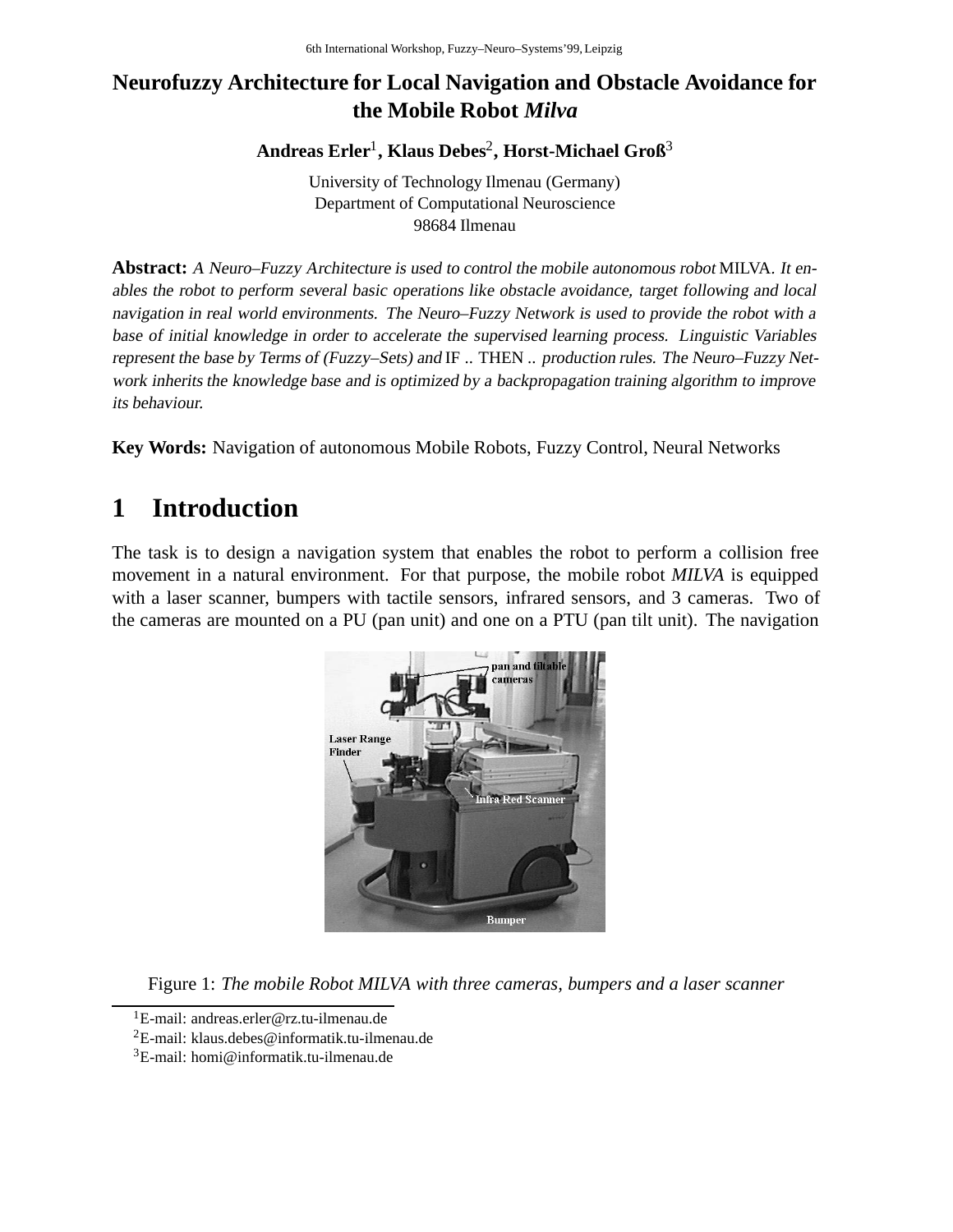system provides the robot with target tracking ability and static and dynamic obstacles can be avoided. Since *MILVA* is a non–holonomic robot, a tractory needs to be considered while turning left or right to avoid collisions at the long sides. Furthermore, the navigation system requires adaptability to different geometric robot shapes to transfer the system onto similar robots but with a different shape. The neuro–fuzzy architecture described here is able to deal with all these issues. The input data consists of a horizontal laser scan profile and the direction and the distance of the movement target, extracted from camera images. The teacher input (steering angle) is provided via joystick.

## **2 The used Network**

The proposed network was first introduced by TRESP [7]. This network architecture is based on RBF–Networks. The used topology consists of four layers. Each input unit represents one input variable. The input layer is followed by the first hidden layer. The neurons of this layer represent the input fuzzy sets of the neuro–fuzzy architecture. Different types of neurons represent gaussian, s-shaped, or z-shaped membership functions of the input fuzzy sets. In this part of the neuro–fuzzy network the fuzzyfication is done and a mapping from crisp input values to internal "fuzzy" values is performed.

Gaussian–function:

$$
y^{H1}(x) = e^{-\frac{1}{2}\sum_{i=1}^{n} \left(\frac{x_i - \mu_i}{\sigma_i}\right)^2}
$$
 (1)

Sigmoid–function:

$$
y_i^{H1}(x) = \frac{1}{1 + e^{-n(x - \mu_i)\sigma_i}}
$$
 (2)

*x* : input value

 $\mu_i$  : value of membership function

σ*<sup>i</sup>* : variance

 $y_i^{H1}(x)$ : output of first hidden layer neuron i

The RBF–network output is computed as (see [10]):

$$
y_j^O(x) = \sum_{i=1}^n w_{ji} y_i^{H1}(x) + bias_{out}
$$
 (3)

 $y_i^{H1}(x)$  : output of first hidden layer neuron *i*  $y_j^O(x)$  : output of output neuron *j*  $w_{ii}$  : weight of the connection between neuron *i* in the first hidden layer and output neuron *j*

The gaussian activation functions of the neurons in the first hidden layer only have local character. This leads to a disadvantage when the input values show big euclidian distances to the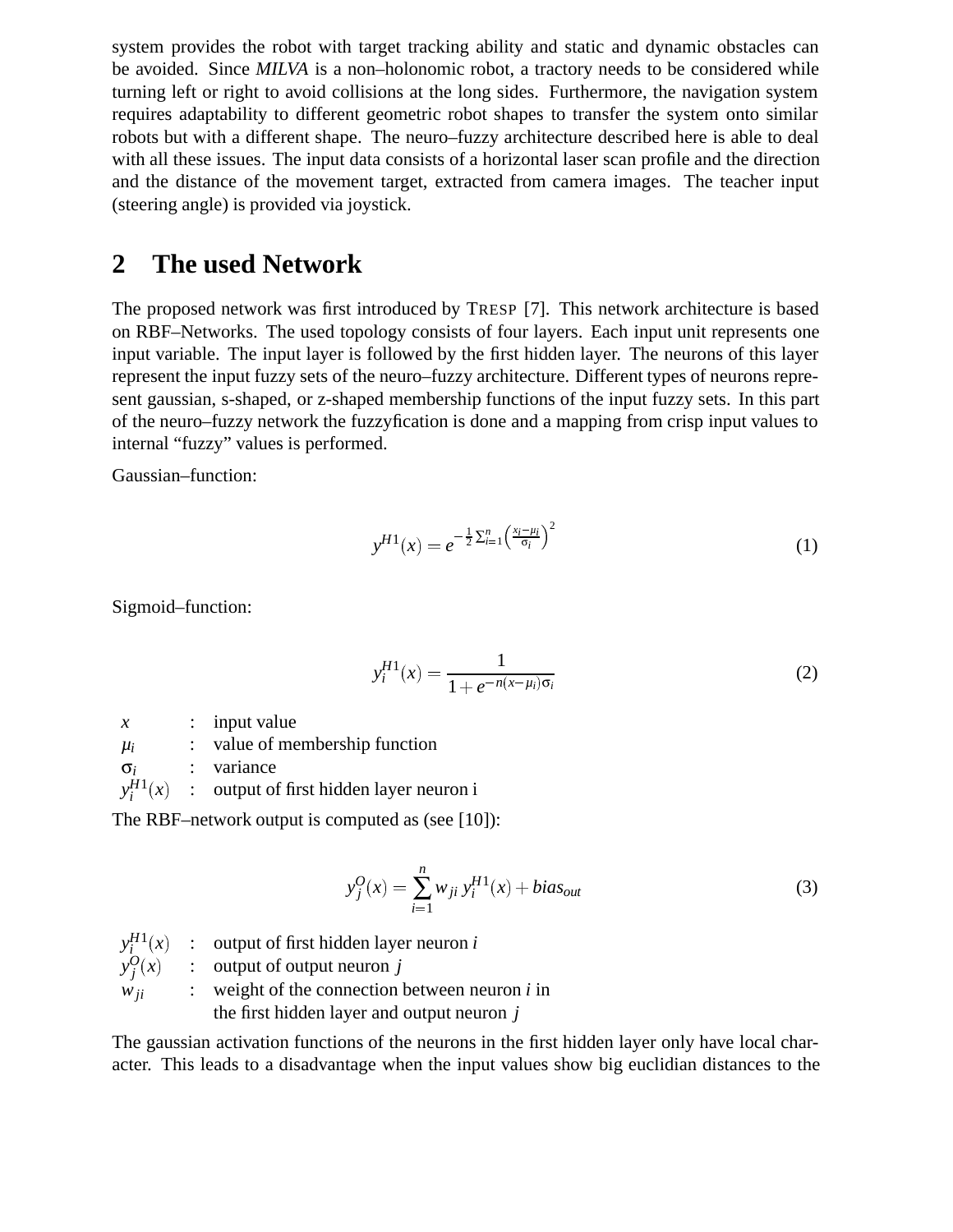centers of the gaussian functions. To avoid this, the RBF functions are normalized and called Partitioning–To–One (PTO) [8]. Now the network equation looks like this:

$$
y_j^O(x) = \frac{\sum_{i=1}^n w_{ij} y_i^{H1}(x)}{\sum_{i=1}^n y_i^{H1}(x)}
$$
(4)

| $\boldsymbol{n}$ | : number of rule neurons                         |
|------------------|--------------------------------------------------|
|                  | $v^{O} i(x)$ : output of output neuron j         |
| $y_i^{H1}(x)$    | : output of neuron $i$ in the first hidden layer |
| $W_{ij}$         | : weight of the connection between neuron $i$ in |
|                  | the first hidden layer and output neuron $j$     |

The used network contains an additional layer between the first and the second hidden layer containing a binary matrix. These values indicate whether an input fuzzy set *i* is part of the rule *j* or not. The rules are represented by neurons of the second hidden layer.

One more parameter is now added to the neurons of the second hidden layer. This parameter *ki* ranges between 0 and 1 and expresses the *degree of support* or the *importance* of each rule. The whole neuro–fuzzy network is shown in figure 2.



Figure 2: *The enhanced neuro–fuzzy topology with the binary matrix. The weights between the first and second hidden layer are binary. The used network contains 9 input neurons and 2 output neurons (steering angle and speed).*

The last layer of the neuro–fuzzy architecture is the output layer where defuzzification is done. The output singletons are mapped to a crisp output value for each output variable, using the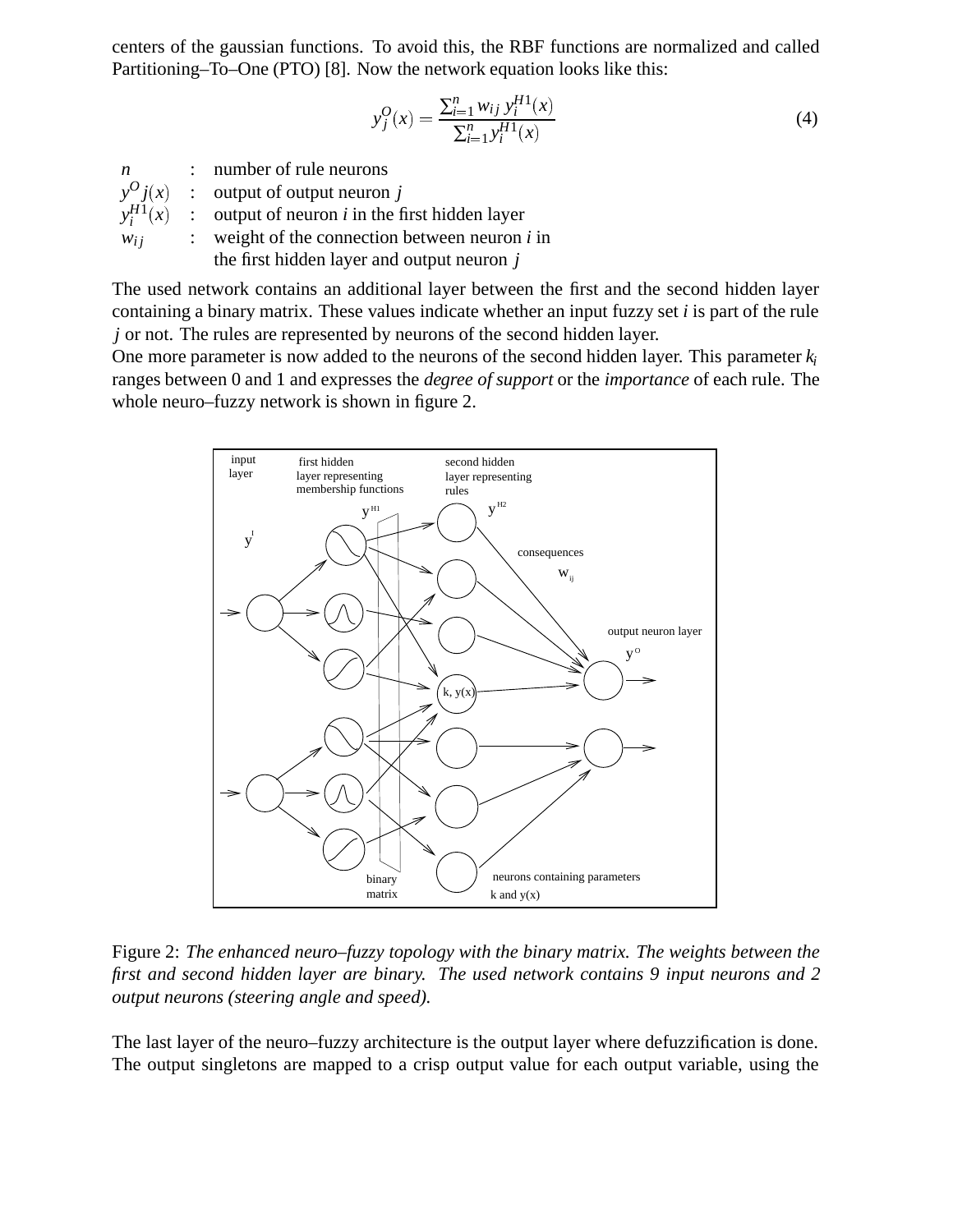$$
y_j^O(x) = \frac{\sum_{i=1}^n w_{ij} k_i y_i^{H2}(x)}{\sum_{i=1}^n k_i y_i^{H2}(x)}
$$
(5)

*n* : number of rule neurons  $y_j^{H2}(x)$  : output of neuron *j* of the second hidden layer (rule neurons)  $y_j^Q(x)$  : output of the output neuron *j*  $w_{ij}$  : weights between rule neuron *i* (second hidden layer)

and output neuron *j*

*ki* : degree of support of each rule *i*

The neuro–fuzzy network is trained by a gradient based learning algorithm in a supervised mode. During the networks training four parameters are optimized:

- the parameters of the input fuzzy sets  $(\sigma, \mu)$
- $\bullet$  the parameter  $k_i$  of each production rule, expressing the *importance* of each individual rule
- $\bullet$  the parameter  $\mu$  of the output fuzzy sets, represented by singletons

The formulae for the training algorithm can be found in [7].

#### **2.1 The equivalence of the modified RBF–Network to Fuzzy–Systems**

Since Fuzzy–Systems and the modified RBF–Networks are equivalent, it is possible to transform them into each other. This transformation is given by:

- the input variables correspond to the neurons of the input layer
- each fuzzy set (membership function) is represented by a neuron of the first hidden layer
- the parameters of the membership functions are stored in the weights between the input layer and the first hidden layer (the "membership function layer").
- the weights of the binary matrix between the first and the second hidden layer indicate whether the premisse (first hidden layer) is part of the rule (second hidden layer) or not
- each fuzzy–rule is equivalent to a neuron of the second hidden layer
- $\bullet$  the *degree of support* of each fuzzy rule corresponds to the parameter  $k_i$  of the neurons in the second hidden layer
- the parameters of the output fuzzy sets (singletons) are stored in the weights between the second hidden layer and the output layer
- the output variables are represented by the neurons of the output layer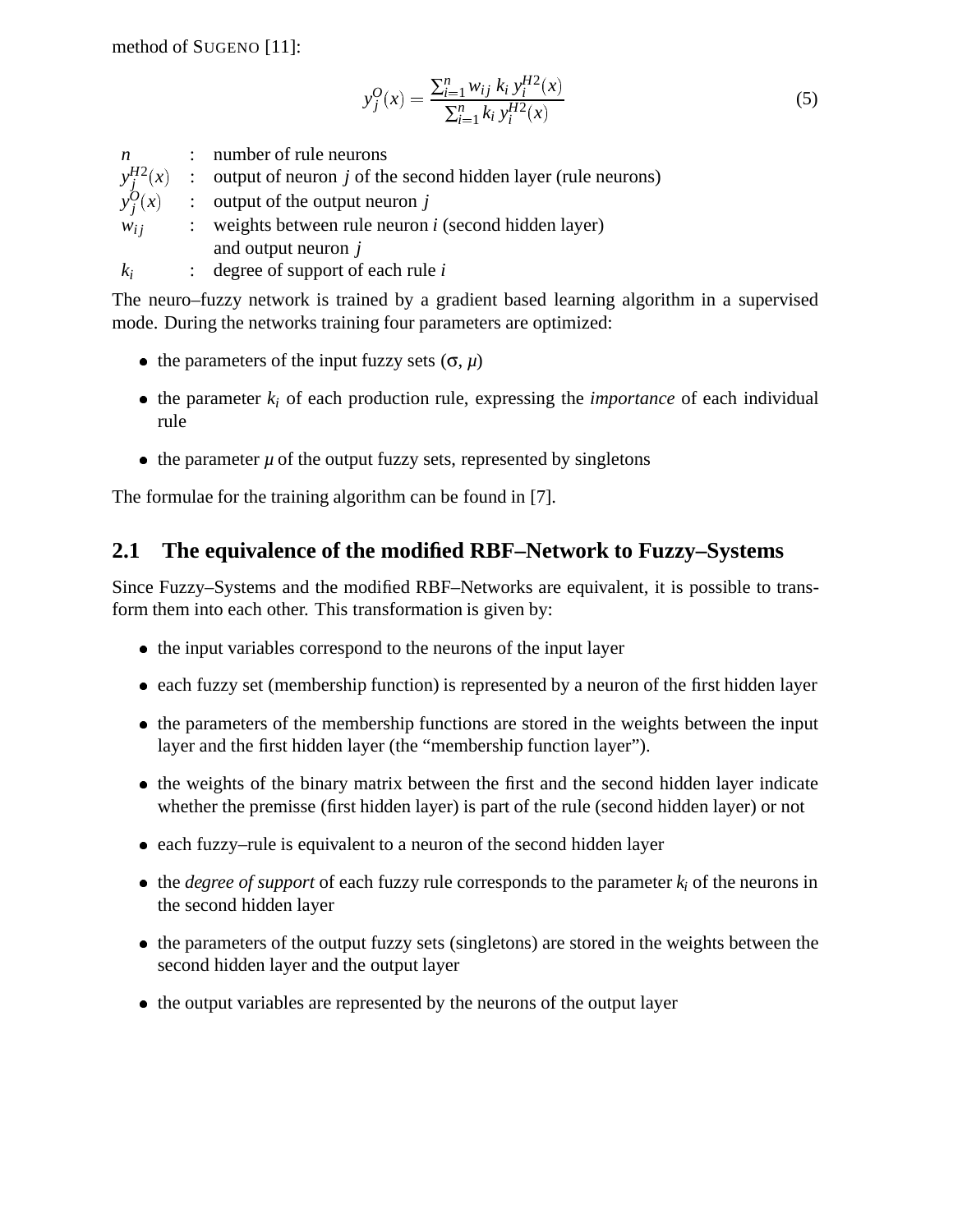# **3 Providing the network with input data**

The navigation system of the robot *MILVA* is provided with sensory data from the laser scanner, the target angle and the target distance. The teacher input (steering angle) is provided by joystick.

## **3.1 The Laser Scanner**

The laser scanner scans the environment in a horizontal plane within  $180^{\circ}$  with a resolution of 361 distance values. This scan vector is clustered into 5 major parts, indicating the distance to obstacles on the *right*, *few\_right*, *straight\_ahead*, *few\_left*, and *left*. These input values represent linguistic variables with two terms each.

## **3.2 The Target Angle and Target Distance**

A major task of the robot is to follow targets that are presented in front of the cameras. The cameras mounted on the Pan-Unit detect a target with a characteristic color using filter algorithms. Both cameras are tilted towards the target. The target angle and target distance can easily be calculated by triangulation. The "target angle" is used as an input value with five terms. The "target distance" is considered to be a linguistic variable with two terms.

# **3.3 The Tractory**

Considering the tractory, the input data from the laser scanner is used to compute the minimum distances to obstacles on the long sides of the robot. The tractory can be described by the *Tractrix Algorithm*. This calculation needs to be done since there are no distance sensors on the long sides of the robot. The robots odometry data is supplied to the navigation modul. The measured distances (x–y coordinates) on the left and right sides of the robot are stored in two lists. The minimum distances to obstacles on the left and right side of the robot can then be computed by processing these list elements through a rotation and a translation matrix. As soon as the robot has passed the obstacles, the list elements are deleted (depending on the length of the robot and the odometry data). The minimum distances from the robot to obstacles on both sides are represented by two linguistic variables *lmin* and *rmin* with two terms each (*near* and *far*).

# **4 The Rule System**

The final rule system of the navigation module consists of 38 rules based on heuristic knowledge. This rule base includes 9 rules for speed control, 29 rules for obstacle avoidance, target tracking, and the tractory.

**Rules for Speed Control** Speed control is necessary to adapt the current driving speed of the robot according to the present situation. If there are no obstacles around the robot it may travel at full speed. While approaching obstacles in any direction, the robot should slow down. Finally, a rule is required that causes the robot to stop at its destination.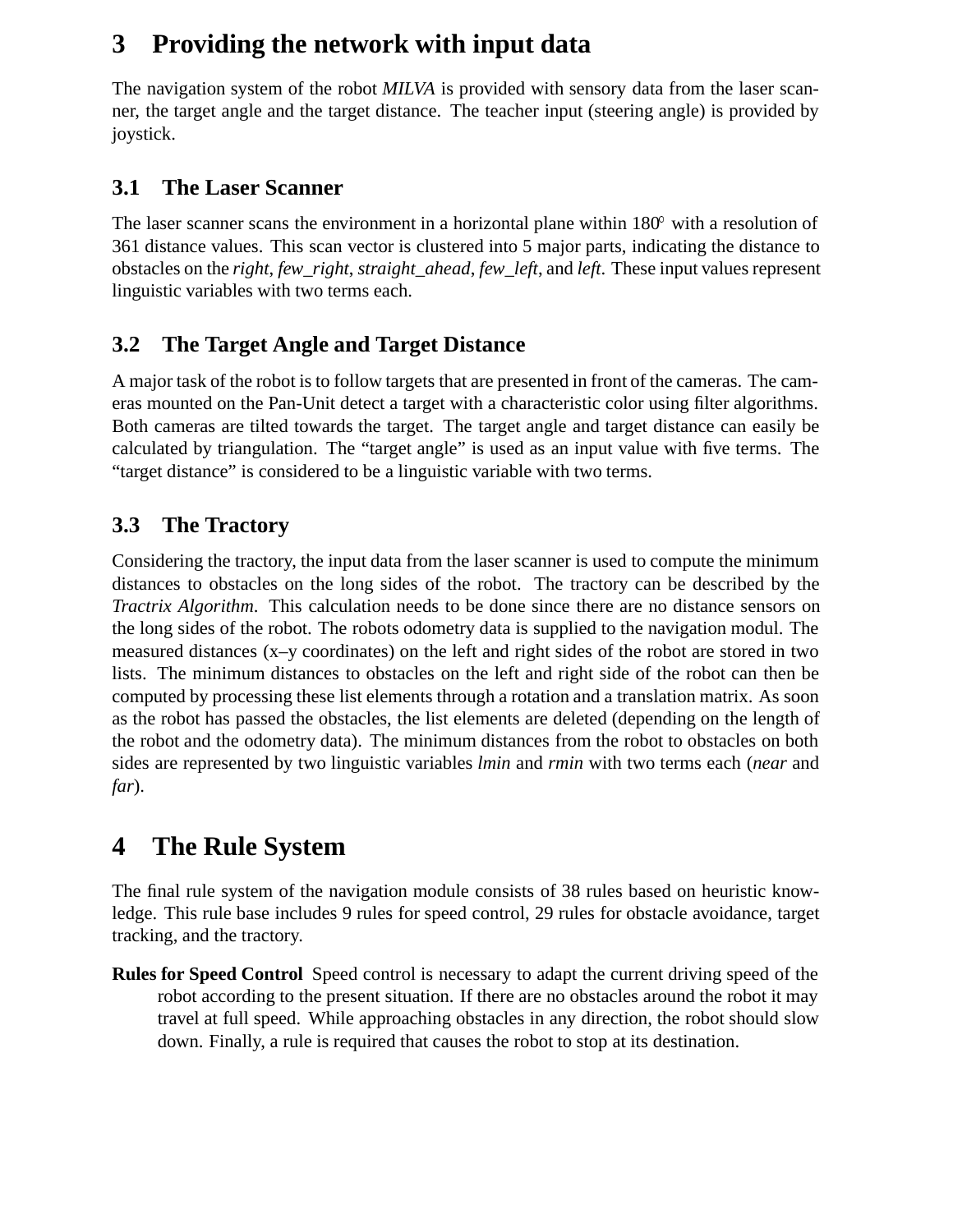- **Rules for Obstacle Avoidance** If an obstacle is ahead the robot should swerve. The rule system selects the best alternative direction. If there is no obstacle around, the robot may go straight to the desired target.
- **Rules for Wall Following** These rules describe the behavior while approaching a wall on the left or right side, with target also on the left (or right) side. The robot has to drive along the wall without causing a collision. Close to the wall, the robot has to steer away from the wall. If the distance between the robot and the wall is large, the robot will return to its original driving direction. These rules are evaluated parallel, resulting in a wall following behavior without causing a collision.
- **Rules for the Tractory** Finally there are some rules to consider the tractory. They are essential for the robot for turns in narrow areas or lanes. If there is an obstacle close to the sides of the robot turns are not allowed.

# **5 Network training**

### **5.1 Training data**

The initial network is optimized by the training algorithm. The training data should reflect a large number of different situations so that our optimized system can adapt to as many situations as possible. The training data was taken from the situations listed in figure 3.

#### **5.2 The network optimization**

The neuro–fuzzy network is trained by a gradient based learning algorithm in the supervised mode. The teacher input (steering angle) was provided by joystick. During the network training the parameters of the input fuzzy sets  $(\sigma, \mu)$ , the parameter  $k_i$  of each production rule, and the parameter  $\mu$  of the output fuzzy sets were optimized. For each of the 4 parameters an individual learning rate was implemented to prevent instability during the training process. Each training pattern contained the inputs from the laser scanner, target distance, target angle, tractory, steering angle and speed. The data set for network optimisation was split into a training data set and a testing data set consisting approximately 400 pattern each. The network training consisted of 500 training cycles for all types of parameter.

# **6 Results**

The results of the network training show that the performance of the optimized network strongly depends on the quality of the training data. A particular situation not included in the training data will not be performed well. The reason is, that the parameter  $k_i$  indicating the importance of those rules is getting adapted to zero. These rules influence the optimized network only in a slight way. A pruning of rules with a low importance was not done in order to keep some redundancy.

The result of the network training improved the robots navigation behaviour. After the training the robot was able to navigate in a narrower area than prior optimization. Another result was the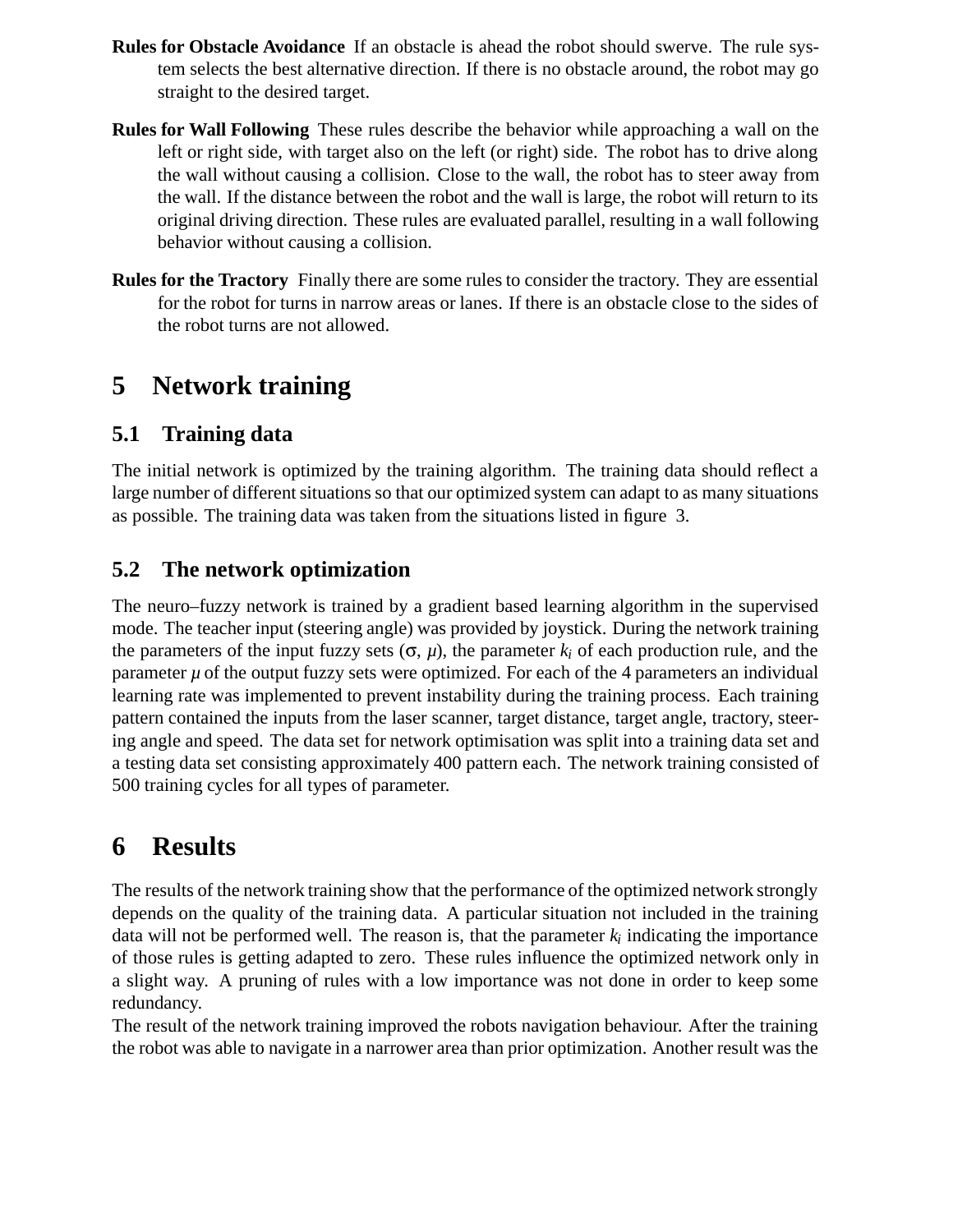

Figure 3: *The training includes the following situations: slalom, obstacle in the front, left or right, narrow lane, and an empty environment. The letter "T" markes the target.*

reliability of avoiding obstacles. After optimization the robot did no longer cause any collisions with obstacles on its sides when making narrow turns.

# **7 Conclusion**

Using a neuro–fuzzy network for navigation tasks shows the efficiency of the combination of Fuzzy–Logic and Neural Networks. Fuzzy–Logic provides the system with initial knowledge consisting of input and output fuzzy sets and a rule base containing *IF..THEN..* production rules. On the other hand Neural Networks allow optimization of the network parameters by a backpropagation learning algorithm. This feature is used to optimize the parameters of the input and output fuzzy sets, the degree of support (importance) of each production rule, and the conclusions of the rules represented by output singletons. All these features allow the design of an adaptable navigation system. Such a system can be optimized to different geometric sizes of robots and tractories. Therefore the navigation module can be transferred to another robot with the same rules.